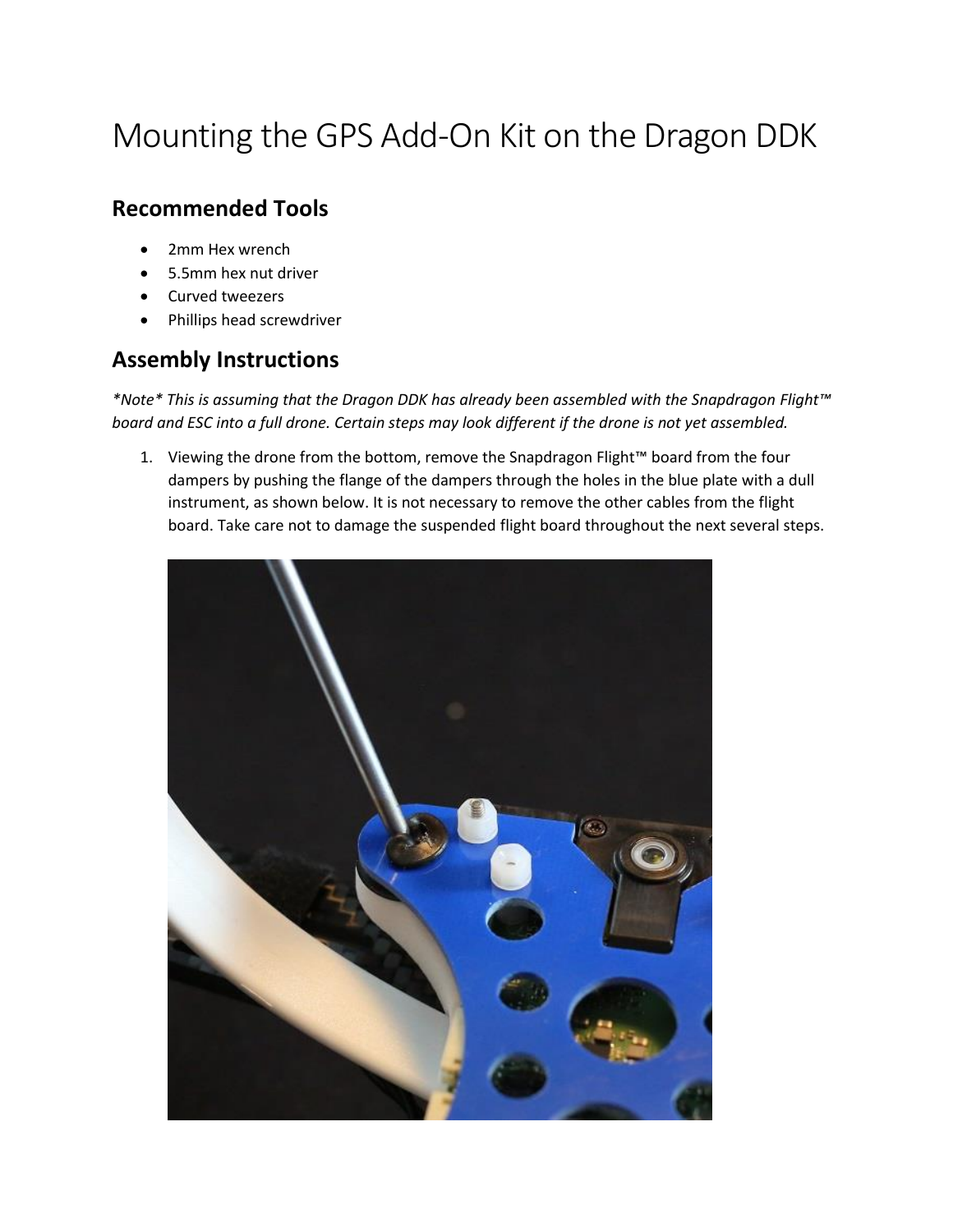2. Remove all four screws holding the Snapdragon Flight™ Adapter in position, as indicated in the two pictures below. Note that the front two landing gear will be loose once the adapter is removed. Remove them along with the adapter.



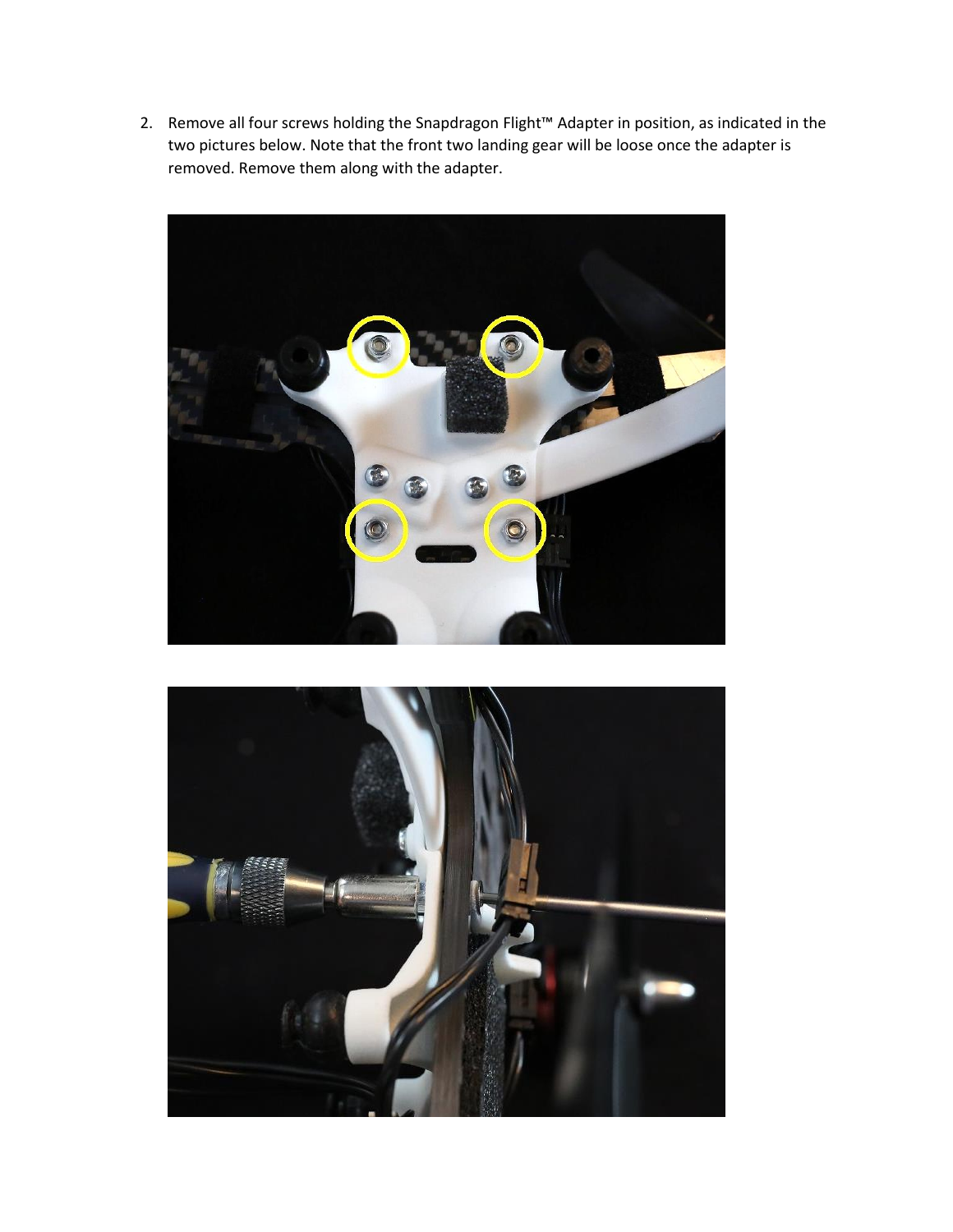3. Align the GPS Mount with the four holes on the top of the frame from which the screws were just removed such that the vertical face of the mount faces back toward where the battery rests, as shown below. Realign the loose Snapdragon Flight™ Adapter in its original position, and insert four M3x12mm screws into each of the four holes of the GPS mount, securing them with the original nuts.



4. Reinsert the two landing gear, first loosening the set screws in the Snapdragon Flight™ Adapter, and then retightening them so that the landing gear are secure.

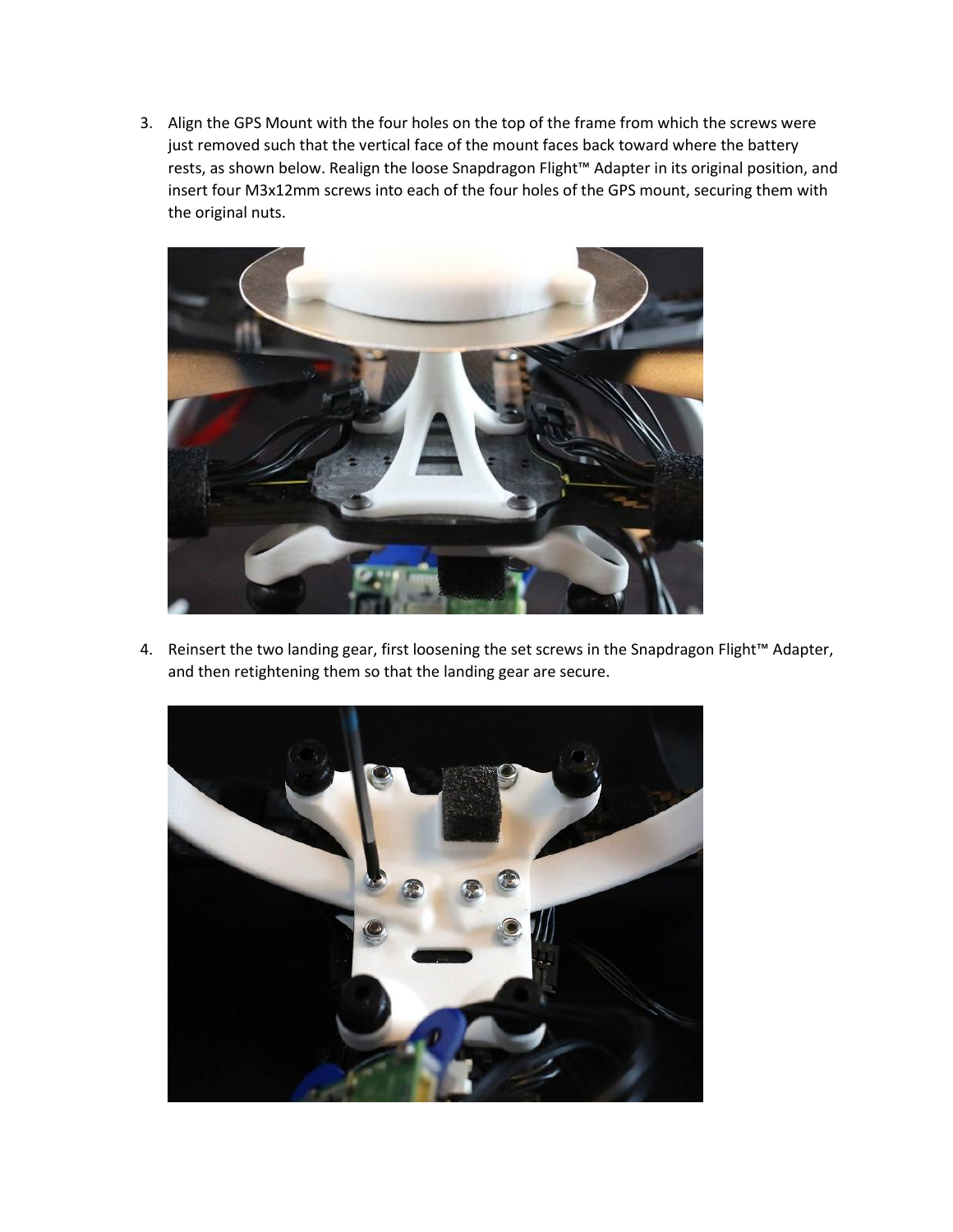5. The next step is to reattach blue plate on which the Snapdragon Flight™ board is mounted to the dampers. To do this, pinch the neck of one of the dampers curved tweezers such that the end of the tweezers lines up with the end of the damper, as shown below.



6. Insert the squeezed end of the damper through the large hole in the corner of the blue mount plate such that the Snapdragon Flight™ board is down, toward the adapter and frame, as illustrated below. Be careful not to puncture or rip the damper during this process.

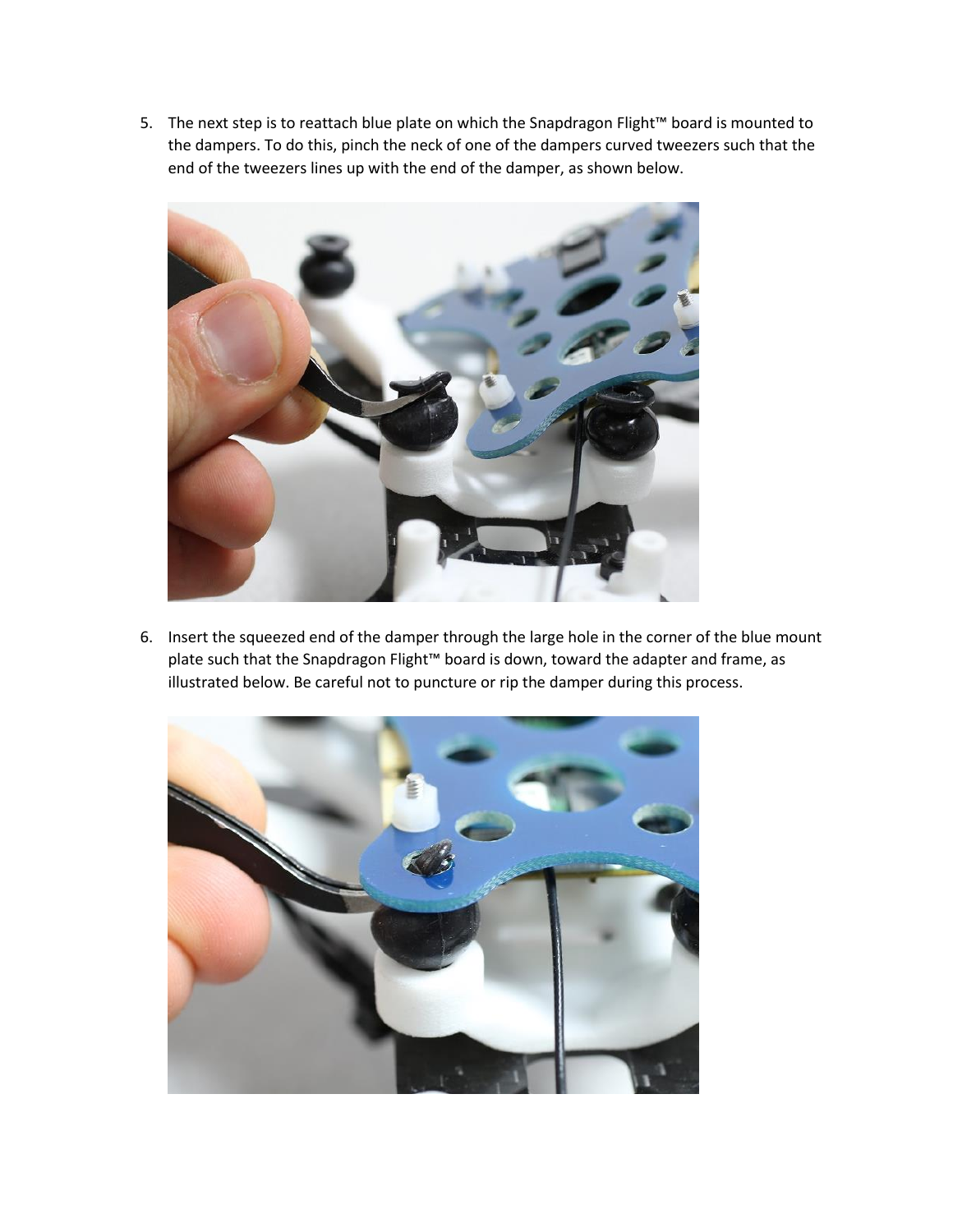7. Once the damper is poking through, grab the other end with fingers and begin to pull it through the hole, as shown in the example below. Continue to pull and reposition the top flange until it is entirely through the hole and rests flat on the other side of the blue mount plate.



8. Repeat this process for the other three dampers until they are each fully inserted into the blue mount plate, as visible below. Note the gray foam protruding from the Snapdragon Flight™ Adapter, and make sure that it fits straight down onto the circuit board. This covers the barometer to ensure that it is protected from light interference.